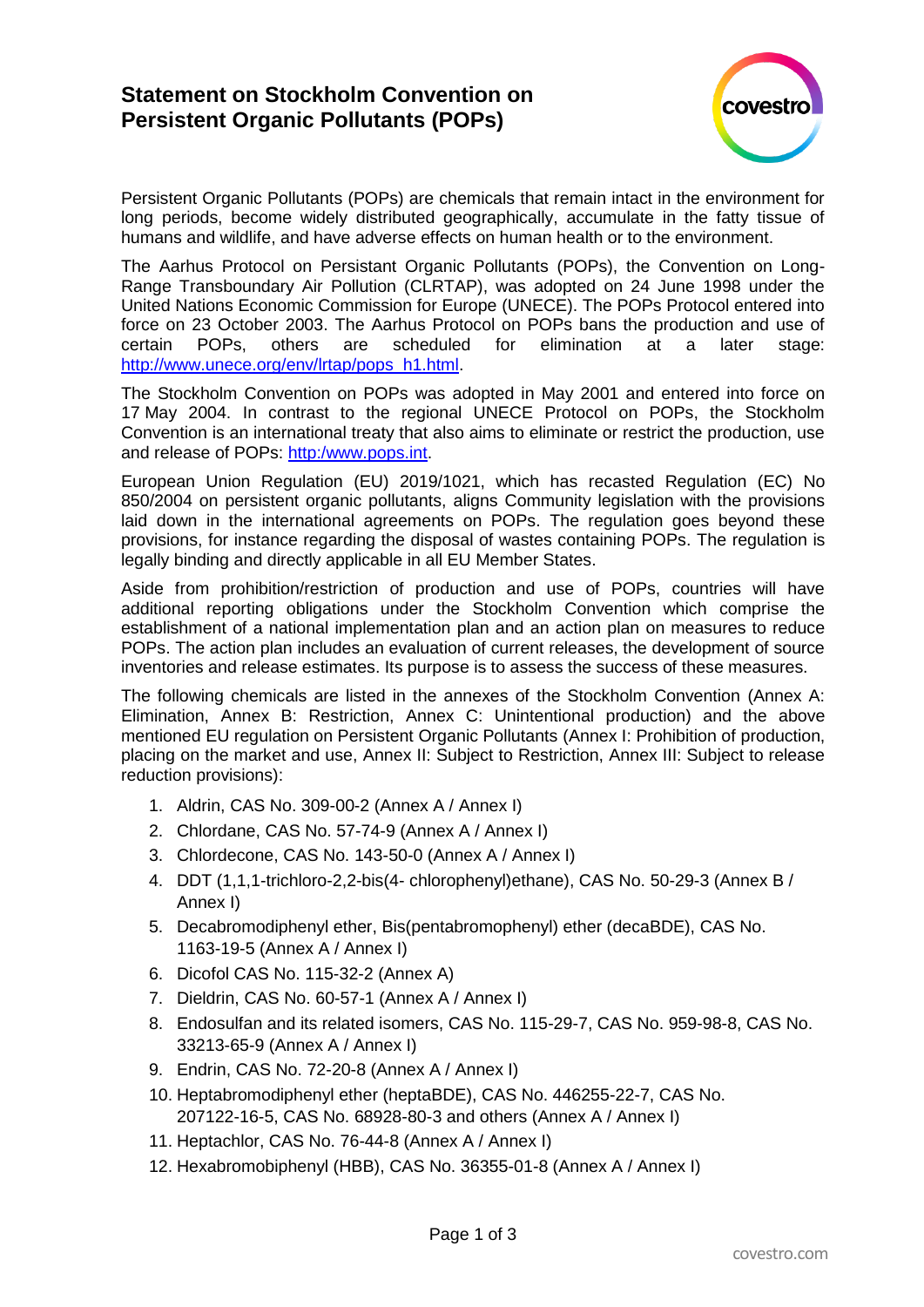## **Statement on Stockholm Convention on Persistent Organic Pollutants (POPs)**



- 13. Hexabromocyclododecane (HBCDD, HBCD) ('Hexabromocyclododecane' means: hexabromocyclododecane, 1,2,5,6,9,10- hexabromocyclododecane and its main diastereoisomers: alpha- hexabromocyclododecane; beta-hexabromocyclododecane; and gamma-hexabromocyclododecane), CAS No. 25637-99-4, 3194-55-6, 134237-50-6, 134237-51-7, 134237-52-8 (Annex A / Annex I)
- 14. Hexabromodiphenyl ether (hexaBDE), CAS No. 68631-49-2, CAS-No. 207122-15-4, CAS-No. 36483-60-0 and others (Annex A / Annex I)
- 15. Hexachlorobenzene (HCB), CAS No. 118-74-1 (Annex A, C / Annex I, III)
- 16. Hexachlorobutadiene (HCBD), CAS No. 87-68-3 (Annex A, C / Annex I, III)
- 17. α-Hexachlorocyclohexane (α-HCH), CAS No. 319-84-6 (Annex A / Annex I)
- 18. β-Hexachlorocyclohexane (β-HCH), CAS No. 319-85-7(Annex A / Annex I)
- 19. Lindane (γ-Hexachlorocyclohexane, γ-HCH), CAS No. 58-89-9, 608-73-1 (Annex A / Annex I)
- 20. Mirex, CAS No. 2385-85-5 (Annex A / Annex I)
- 21. Pentabromodiphenyl ether (pentaBDE), CAS No. 60348-60-9, CAS No. 32534-81-9 and others (Annex A / Annex I)
- 22. Pentachlorobenzene (PeCB), CAS No. 608-93-5 (Annex A, C / Annex I, III)
- 23. Pentachlorophenol (PCP) and its salts and esters, CAS No.87-86-5 and others (Annex A / Annex I)
- 24. Perfluorooctane sulfonic acid (PFOS), its salts and perfluorooctane sulfonyl fluoride, CAS No. 1763-23-1, CAS No. 307-35-7 and others (Annex B); Perfluorooctane sulfonic acid and its derivatives (PFOS)  $C_8F_{17}SO_2X$  (X = OH, Metal salt (O-M+), halide, amide, and other derivatives including polymers) CAS No. 1763-23-1, CAS No. 307-35-7 and others (Annex I)
- 25. Perfluorooctanoic acid (PFOA), its salts and PFOA-related compounds, CAS No. 335-67-1 and others (Annex A / Annex I)
- 26. Polychlorinated biphenyls (PCB), CAS No. 1336-36-3 and others (Annex A, C / Annex  $I, III$
- 27. Polychlorinated dibenzo-p-dioxins (PCDD) (Annex C / Annex III)
- 28. Polychlorinated dibenzofurans (PCDF) (Annex C / Annex III)
- 29. Polychlorinated naphthalenes (PCN), CAS No. 70776-03-3 and others (Annex A, C / Annex I, III)
- 30. Polycyclic aromatic hydrocarbons (PAHs) (Annex III)
- 31. Short-chain chlorinated paraffins (SCCPs), Alkanes C10-C13, chloro, CAS No. 85535-84-8 (Annex A / Annex I)
- 32. Tetrabromodiphenyl ether (tetraBDE), CAS No. 5436-43-1, CAS No. 40088-47-9 and others (Annex A / Annex I)
- 33. Toxaphene, CAS No. 8001-35-2 (Annex A / Annex I)